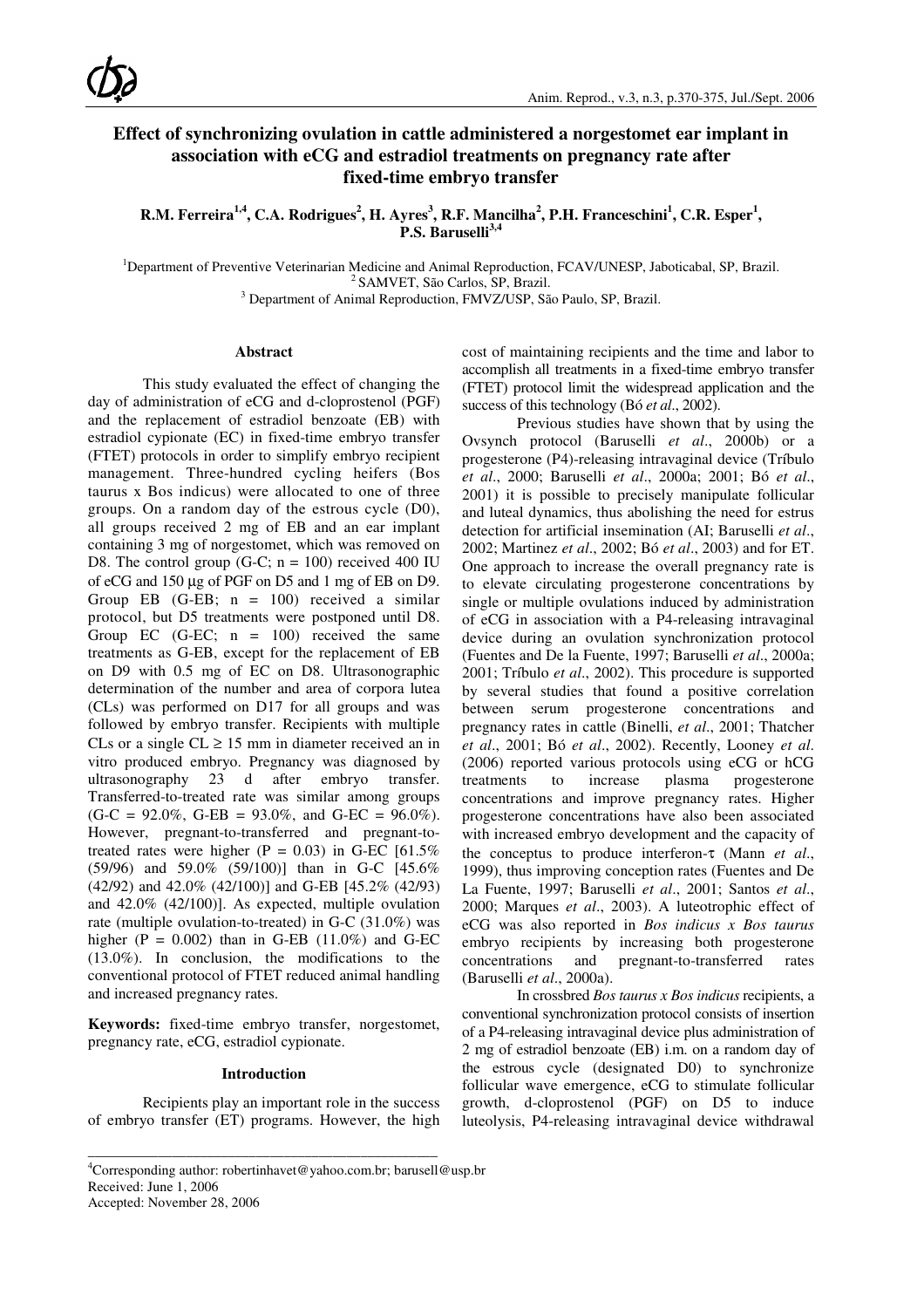on D8, 1 mg of EB 24 h later to synchronize ovulation, and FTET on D17 (Baruselli *et al*., 2000a). Rodrigues *et al*. (2004) found that the norgestomet ear implant and EB treatment on D0 synchronized follicular wave emergence and ovulation in heifers destined for FTET.

One attempt to improve ovulation rate was the administration of estradiol 24 h after device withdrawal, in order to induce a synchronized LH peak (Hanlon *et al*., 1996; Macmillan and Burke, 1996; Martínez *et al*., 1999). The administration of EB increased, hastened, and synchronized ovulation of treated *Bos indicus* x *Bos taurus* heifers (Marques *et al*., 2003). Colazo *et al*. (2003) reported that estradiol cypionate (EC) administration at the time of P4-releasing intravaginal device removal induced a synchronous ovulation of the dominant follicle when the follicular wave was synchronized with estradiol-17β (E-17β) on D0.

Preliminary studies on follicular dynamics in *Bos indicus* cattle (Reis *et al*., 2004; Martins *et al*., 2005) showed that EC administration at the time of device removal promoted synchronized ovulations approximately 70 h later, similar to EB administration 24 h after device withdrawal. This finding reinforced the notion of the ability of EC to synchronize ovulation. Penteado *et al*. (2005) also compared the use of EC or EB to synchronize ovulation in fixed-time artificial insemination (FTAI) programs using P4-releasing intravaginal devices and achieved higher pregnancy rates using EC. Marques *et al*. (2004), in similar study, and Ayres *et al*. (2006), having used a norgestomet ear implant, obtained similar results with both compounds.

Despite advances in conventional recipient synchronization protocols in FTET programs, recipient synchronization still requires frequent animal handling, which may reduce program efficiency. Therefore, the aim of the present study was to compare the use of a norgestomet ear implant in addition to EB or EC treatment and to evaluate the effect of delaying the administration of eCG and PGF from D5 to D8 in FTET protocols. The purpose of these modifications was to reduce the handling and labor required.

Null hypotheses were: (1) recipients that receive eCG treatment on D5 or D8 (in a protocol using a norgestomet ear implant) would have the same efficiency (transferred-to-treated, pregnant-to-transferred, and pregnant-to-treated rates) and (2) the replacement of EB on D9 with EC on D8 would not affect efficiency.

## **Materials and Methods**

## *Farm and animals*

This experiment was conducted at a commercial farm in southwest Brazil (22° 01' 27" S and 47<sup>o</sup> 53' 19" W) during August 2005. Crossbred *Bos indicus x Bos taurus* heifers (n = 300) without previous service, from 24 to 32 mo of age, having a mean body weight of 315 kg, with ovarian cyclicity (presence of a

corpus luteum confirmed by ultrasonography), free from brucellosis and tuberculosis, and vaccinated against leptospirosis, foot and mouth disease, clostridiosis, IBR, BVD,  $PI_3$ , and BRSV, were selected. The experiment was performed in three replicates ( $n = 126$ ,  $n = 120$ , and  $n = 54$ , respectively). All animals were kept on pasture, supplemented with good quality mineral salt, and had *ad libitum* access to water*.*

#### *Ovulation synchronization and treatments*

At the beginning of each replicate, heifers were randomly allocated to one of three treatment groups  $(n = 100/\text{group})$ . At unknown stages of the estrous cycle (D0), all heifers received a norgestomet ear implant (Crestar , Intervet, Netherlands) plus 2 mg of EB i.m. (Estrogin, Farmavet, Brazil) given concurrently. On D5, the control group (G-C) animals received 400 IU of eCG i.m. (Folligon®; Intervet, Netherlands) and 150  $\mu$ g of d-cloprostenol i.m. (PGF; Preloban<sup>®</sup>; Intervet, Netherlands). On D8, the ear implant was removed and 1 mg of EB (i.m.) was administered 24 h later (D9; Fig. 1). Group EB (G-EB) received the same protocol used for G-C, except for the administration of eCG and PGF at the time of ear implant removal (D8). Group EC (G-EC) received the same protocol as G-EB, but the EB given on D9 was replaced by the administration of  $0.5$  mg of EC i.m. (E.C.P. $\degree$ ; Pfizer, Brazil) on D8.

In the absence of estrus detection, D10 was considered the day of estrus. Embryo transfer of an *in vitro* produced embryo was performed for all groups on D17 for recipients with a corpus luteum (CL).

## *Ultrasonographic examinations*

On D17 (day of ET), both ovaries were examined using transrectal ultrasonography (Aloka SSD-500 console equipped with a 5 MHz linear transducer; Tokyo, Japan) to detect the presence of CLs, number of CLs, and the area of a single CL. In heifers with a single CL, the image with the largest CL diameter was frozen, and its area (including the cavity, when present) was estimated using software integrated in the scanner. In heifers with more than one CL, area of the CL was not measured. Only heifers with more than one CL or a single CL  $\geq$  15 mm in diameter were selected to receive an embryo. Ultrasonographic pregnancy diagnosis was done 23 d after ET.

#### *In vitro embryo production and transfer*

Embryos were produced *in vitro* by a commercial Brazilian company, following standard protocols as previously reported (Dayan et al., 2002). Twenty-one donors and semen of four bulls were used (21 different in vitro fertilization processes) to produce threehundred embryos which were transferred during the experiment. The same sires were used in all replicates, and only Grade-1 blastocysts were used. All embryos were transferred non-surgically into the uterine horn ipsilateral to the CL by the same veterinarian on D17.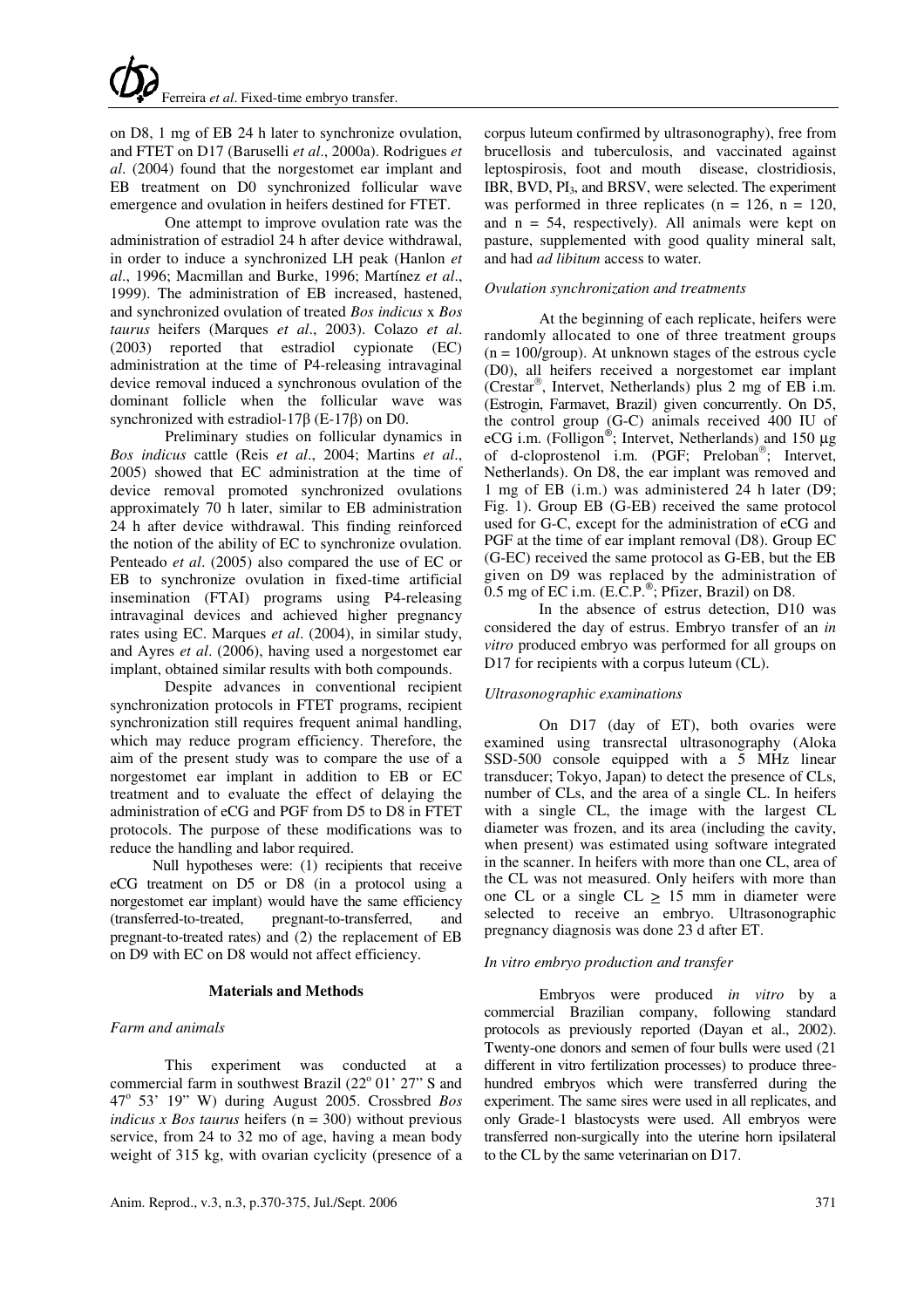Ferreira *et al*. Fixed-time embryo transfer.

## **Group control (G-C):**



Figure 1. Schemes of treatment protocols (G-C, G-EB and G-EC) for fixed-time embryo transfer recipients. (EB, estradiol benzoate; EC, estradiol cypionate).

## *Statistical analyses*

Statistical analyses were performed using the SAS System for Windows (SAS, 2000). Effects of replicates, sires, and interactions between replicates and treatments were analyzed. Discrete Dependent variables (i.e. number of CLs and area of a single CL) were analyzed by ANOVA using the GLM procedure. A chi-square test was used to compare rates of transferred-to-treated, pregnant-to-transferred, pregnant-to-treated, and multiple ovulations (multiple ovulation-to-treated) among groups.

## **Results**

There were no significant effects of replicate,

sire, or an interaction between replicate and treatment. The effect of treatment on the number of CLs and CL area, transferred-to-treated, pregnant-to-transferred, pregnant-to-treated, and multiple ovulation rates are shown (Table 1). Heifers from Group G-C had the highest multiple ovulation response and consequently, the highest mean number of CLs. Treatment with eCG on D5 (G-C) produced a greater CL area compared to eCG administration on D8 (G-EB and G-EC, Table 1). The proportion of recipients that received an embryo to those treated was not influenced  $(P > 0.05)$  by the alternative treatments when compared to the conventional one. However, the overall pregnant-totransferred and pregnant-to-treated rates were higher in recipients from group G-EC ( $P < 0.05$ , Table 1).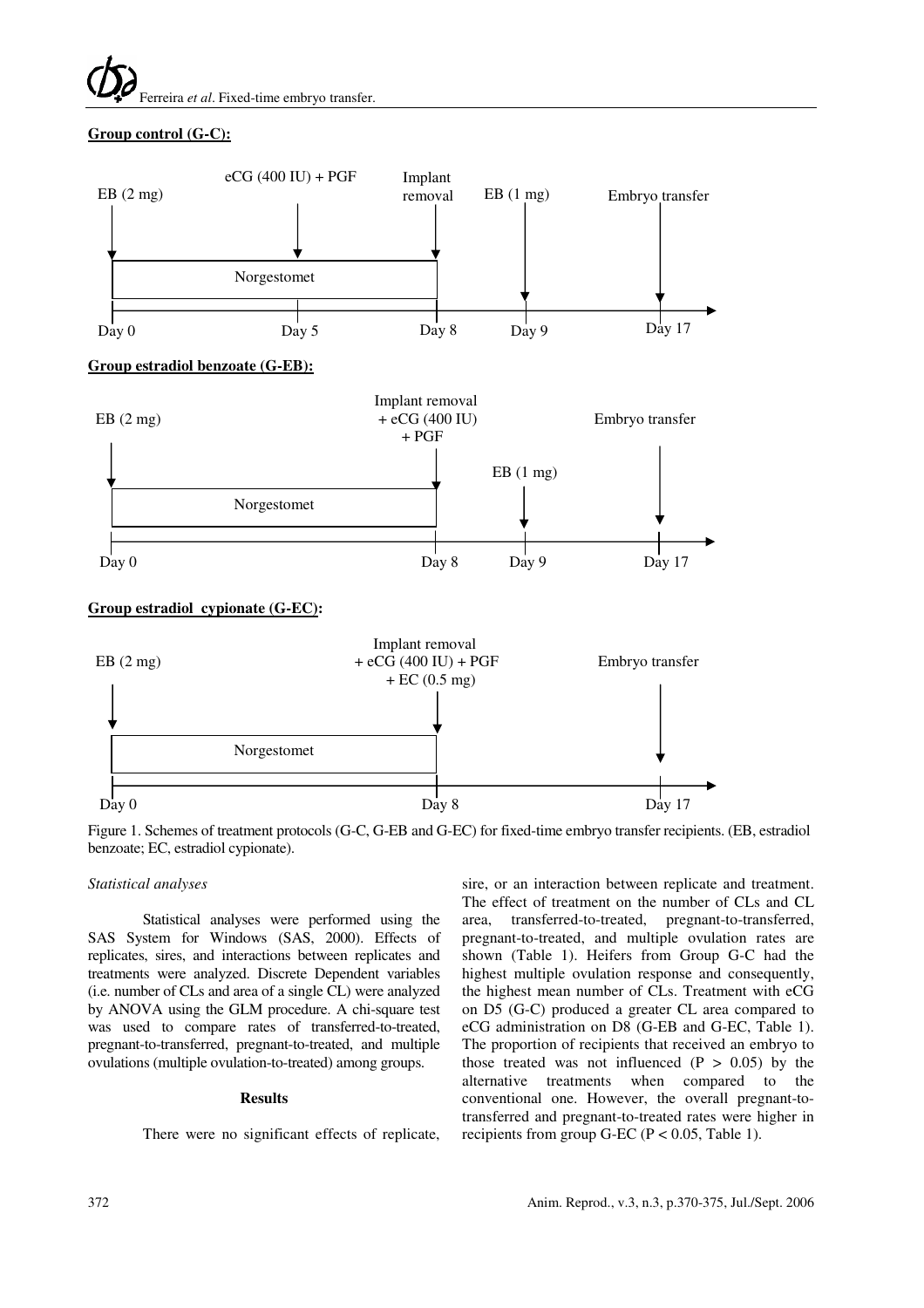|                                                     | Groups <sup>1</sup> |                            |                   | P value |
|-----------------------------------------------------|---------------------|----------------------------|-------------------|---------|
|                                                     | $G-C$               | $G-EB$                     | $G-EC$            |         |
| Transferred-to-treated rate (%)                     | 92.0 (92/100)       | 93.0 (93/100)              | 96.0 (96/100)     | > 0.05  |
| Pregnant-to-transferred rate $(\%)$                 | 45.6 $(42/92)^a$    | 45.2 $(42/93)^{a}$         | 61.5 $(59/96)^b$  | 0.03    |
| Pregnant-to-treated rate (%)                        | 42.0 $(42/100)^a$   | 42.0 $(42/100)^a$          | 59.0 $(59/100)^b$ | 0.02    |
| Mean number of corpora lutea                        | $1.51 \pm 0.89^b$   | $1.11 \pm 0.32^{\text{a}}$ | $1.19 \pm 0.64^a$ | 0.0002  |
| Mean area of single corpus luteum $\text{(mm)}^2$ ) | $3.55 \pm 0.99^b$   | $3.14 \pm 0.86^a$          | $3.21 \pm 0.94^a$ | 0.03    |
| Multiple ovulation rate $(\%)$                      | $31.0 (31/100)^b$   | $11.0 (11/100)^a$          | $13.0(13/100)^a$  | 0.002   |

Table 1. Mean (± SD) outcomes in three groups of recipient heifers given a norgestomet ear implant and 2 mg of EB (Day 0).

 $\overline{1}$ In group G-C, heifers were given 400 IU of eCG and PGF on Days 5 (implant removal on Day 8), and 1 mg of EB on Day 9. In the other two groups, Day 5 treatments were given on Day 8, with 0.5 mg of EC on Day 8 (in lieu of EB on Day 9) in group G-EC.

a, b Different letters within rows differ significantly.

#### **Discussion**

The impetus for this study was the possibility to simplify available protocols for FTET. Both null hypotheses were supported; changing the day of eCG administration from D5 (G-C) to D8 (G-EB) in *Bos indicus* x *Bos taurus* heifers treated with a norgestomet ear implant and replacing EB on D9 with EC on D8 had no effect on efficiency of FTET programs. These changes eliminated handling the cattle on two occasions. Furthermore, pregnancy rates were significantly higher in animals in which ovulation was synchronized using EC at the time of implant removal (G-C) than in those of the other two groups.

In this study, we chose to use a norgestomet ear implant to minimize suppression of follicular growth. Norgestomet does not inhibit LH pulse frequency in contrast to a P4-releasing intravaginal device, which suppressed LH pulsatility and follicular growth as shown by the elegant findings of Kinder *et al*. (1996) and Rathbone *et al*. (2001). In a previous study of follicular dynamics that used cycling Nelore (*Bos indicus*) heifers treated with a norgestomet ear implant or P4-releasing intravaginal device (CIDR), follicular growth, maximum diameter of the dominant follicle, and ovulation rate were higher in norgestomet-treated heifers (Sá Filho *et al*., 2005). Furthermore, Torres-Junior *et al*. (2005) synchronized cycling heifers with a norgestomet ear implant with or without PGF administration on D0 and the data supported that of the aforementioned work. The addition or not of PGF did not significantly effect dominant follicle diameter on D8, dominant follicle maximum diameter, ovulatory follicle diameter, ovulation rate, or the interval between implant removal and ovulation. The authors suggested a lack of a suppressive effect of the norgestomet ear implant when the animals were treated either with or without the presence of CL.

Similar to our study, Reis *et al*. (2004) and

from D5 to D8 but used a P4-releasing intravaginal device; they reported a reduction in transferred-totreated, pregnant-to-transferred, and pregnant-to-treated rates. This reduction may have been due to higher progesterone concentrations reached during the treatment (P4-releasing intravaginal device plus a CL) resulting in suppression of the dominant follicle (Adams *et al*., 1992; Rathbone *et al*., 2001). This inhibitory effect of progesterone on follicular growth in synchronized heifers was confirmed by Carvalho (2004), and it was more pronounced in *Bos indicus* cattle; these animals, in particular, had higher concentrations of progesterone compared to *Bos taurus*  cattle subjected to a similar treatment and management. Therefore, the success achieved in the present study following changing the day of eCG treatment from D5 to D8 was attributed to the use of norgestomet, but this is not recommended for progesterone-based protocols.

Nasser *et al*. (2004) changed the day of eCG treatment

Estradiol cypionate treatment at the time of ear implant removal produced a satisfactory transferred-totreated rate and a higher pregnancy rate compared to G-C and G-EB. The higher pregnancy rate obtained in the EC-treated group may be related to increased time of exposure to estradiol during the period of follicular development immediately preceding ovulation, which is critical to enhance luteal lifespan (Day *et al*., 1990). Attainment of a threshold concentration of estradiol during the pre-ovulatory period is necessary to allow adequate CL formation and maintenance. Potential sites of action for estradiol are numerous, including direct actions on follicular development, effects on uterine function during either the pre-or post-ovulatory period, and alteration of endocrine support for folliculogenesis (Day *et al*., 1990).

Based on studies of follicular dynamics, it does not seem to be relevant whether EC is given at device withdrawal or EB is given 24 h later; the efficiency to synchronize ovulation 70 h after progesterone source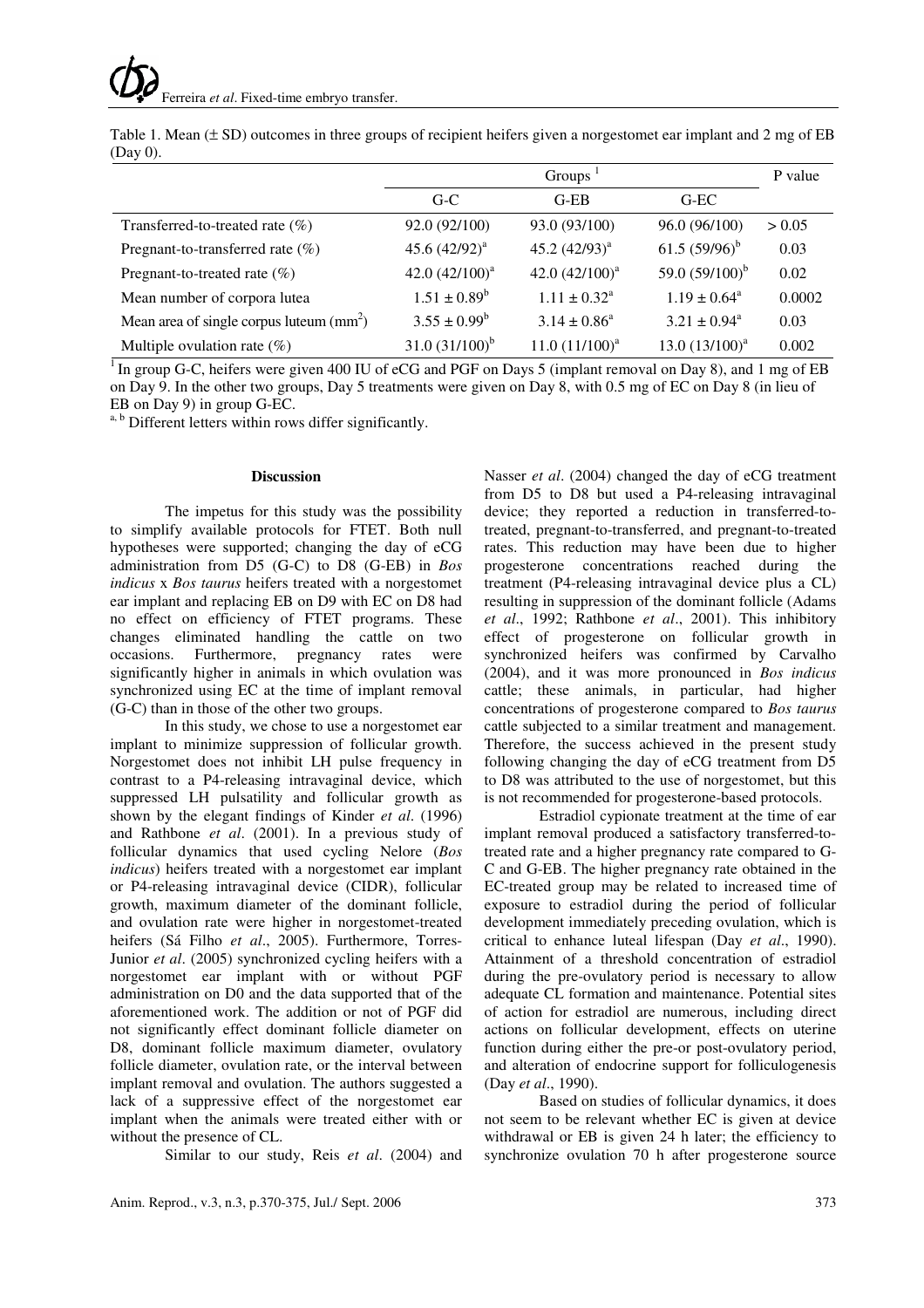removal was similar for both compounds (Reis *et al*., 2004; Martins *et al*., 2005). In a recent study using EC for FTAI in Nelore cows, similar pregnancy rates were achieved with EC at the time of implant removal (0.5 or 1.0 mg) or EB 24 h later (Ayres *et al*., 2006). Similarly, in the present study, EC at the time of implant removal was highly efficacious in a FTET protocol.

Estradiol cypionate was previously used to synchronize ovulation in heifers in FTAI protocols that used a P4-releasing intravaginal device (Colazo *et al*., 2003). In that study, synchronized follicular-wave emergence using a P4-releasing intravaginal device plus E-17 $\beta$  on D0 and induction of ovulation using 0.5 mg of EC, given at device removal or 24 h later, resulted in synchronous ovulation and acceptable pregnancy rates. These data were in agreement with Marques *et al*. (2003), who used the same protocol in Nelore cows. Furthermore, similar to our results, Penteado *et al*. (2005) reported higher pregnancy rates with 1.0 mg of EC at P4-releasing intravaginal device removal than with EB 24 h later in FTAI protocols using Nelore cows (49.4% vs. 41.4%, respectively). Despite such favorable results in the present study, further studies are necessary to confirm whether the improvement in pregnancy rate could be attributed to EC.

In summary, the protocol that used a norgestomet ear implant with EB at implant insertion and PGF, eCG, and EC at implant removal on D8 was successfully used for FTET in *Bos indicus x Bos taurus* recipients. This protocol resulted in a satisfactory proportion of recipients selected and higher pregnancy rates when compared to G-C and G-EB, thus optimizing the use of recipients and facilitating the utilization of ET technology. These changes not only reduced the frequency of animal handling but also increased pregnancy rates.

## **Acknowledgments**

Authors are grateful to the owners and employees of Fazenda Santa Rita and Fazenda Ibicatu, Descalvado/SP, Fazenda Santa Eliza, Analândia, SP for infrastructure and animal care, Intervet of Brazil for supporting the research, and to Dr. S.R.G. Ferreira for critical review.

## **References**

**Adams GP, Matteri RL, Ginther OJ**. 1992. The effect of progesterone on growth of ovarian follicles, emergence of follicular waves and circulating FSH in heifers. *J Reprod Fertil*, 95:627-640.

**Ayres H, Penteado L, Torres-Júnior JR, Souza AH, Baruselli PS**. 2006**.** Taxa de concepção de vacas nelore lactantes sincronizadas com implante auricular de progestágeno associado ao benzoato ou ao cipionato de estradiol**.** *Acta Sci Vet*, 34:410. (abstract).

**Baruselli PS, Marques MO, Carvalho NAT,** 

**Madureira EH, Campos Filho EP**. 2002. Efeito de diferentes protocolos de inseminação artificial em tempo fixo na eficiência reprodutiva de vacas de corte lactantes. *Rev Bras Reprod Anim*, 26:218-221.

**Baruselli PS, Marques MO, Madureira EH, Costa Neto WP, Grandinetti RR, Bó GA**. 2001. Increased pregnancy rates in embryo recipients treated with CIDR-B devices and eCG. *Theriogenology,* 55:157. (abstract).

**Baruselli PS, Marques MO, Madureira EH, Costa Neto WP, Grandinetti RR, Bó GA**. 2000a. Superestimulação ovariana de receptoras de embriões bovinos visando o aumento de corpos lúteos, concentração de P4 e taxa de prenhez. *Arq Fac Vet UFRGS*, 28:218. (abstract).

**Baruselli PS, Marques MO, Carvalho NAT, Valentim R, Berber RCA, Carvalho Filho AF, Madureira EH, Costa Neto WP**. 2000b. Aumento da taxa de prenhez em receptoras de embrião bovino pela utilização do protocolo "ovsynch" com inovulação em tempo fixo. *Arq Fac Vet UFRGS*, 28:216. (abstract).

**Binelli M, Thatcher WW, Mattos R, Baruselli PS**. 2001. Antiluteolytic strategies to improve fertility in cattle. *Theriogenology*, 56:1451-1463.

**Bó GA, Baruselli PS, Martinez MF**. 2003. Pattern and manipulation of follicular development in *Bos indicus* cattle. *Anim Reprod Sci*, 78:307-326.

**Bó GA, Tríbulo H, Caccia M, Tríbulo R**. 2001. Pregnancy rates in embryo recipients treated with progesterone vaginal devices and transferred without estrus detection. *Theriogenology*, 55:357. (abstract).

**Bó GA, Baruselli PS, Moreno D, Cutaia L, Caccia M, Tríbulo R, Tríbulo H, Mapletoft RJ**. 2002. The control of follicular wave development for selfappointed embryo transfer programs in cattle. *Theriogenology*, 57:53-72.

**Carvalho JBP**. 2004. Sincronização da ovulação com dispositivo intravaginal de progesterona (CIDR®) em novilhas *B. indicus, B.indicus* x *B.taurus* e *B. taurus* [in Portuguese]. São Paulo, SP: Universidade de São Paulo. Dissertation (Doctoral thesis)*.* 

**Colazo MG, Kastelic JP, Mapletoft RJ**. 2003. Effects of estradiol cypionate (ECP) on ovarian follicular dynamics, synchrony of ovulation, and fertility in CIDR-based, fixed-time AI programs in beef heifers. *Theriogenology*, 60:855-865.

**Day ML, Dyer RM, Wilson GW, Pope WF**. 1990. Influence of estradiol on duration of anestrus and incidence of short estrous cycles in postpartum cows. *Dom Anim Endocrinol*, 7:19-25.

**Dayan A, Watanabe MR, Ferraz ML, Meirelles FV, Watanabe YF**. 2002. Influence of the embryo stage, development kinetics and recipient synchronization on pregnancy rates of OPU-IVP embryos. *Theriogenology*, 57:492. (abstract).

**Fuentes S, De la Fuente J.** 1997. Different synchronization treatments for direct embryo transfer to recipient heifers. *In*: Proceedings of the 13<sup>th</sup> Annual